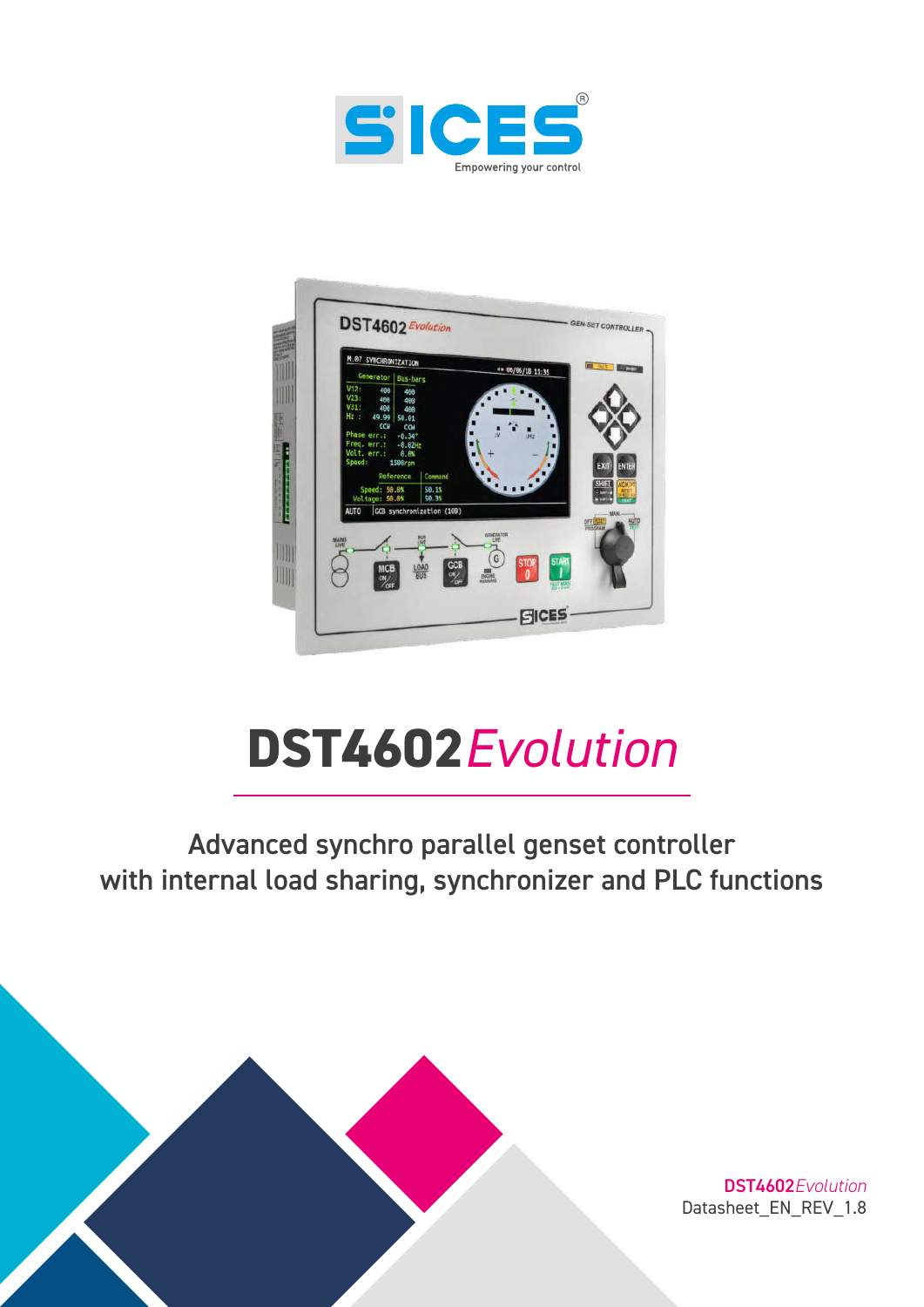### *DESCRIPTION*

**DST4602***evo Datasheet\_EN*



DST4602*Evolution* is the top-level device among SICES controllers.

It is an highly configurable genset controller for advanced and complex parallel applications, where a huge number of settings are required (functions and parameters) for the genset management, and its auxiliary circuits.

DST4602*Evolution* allows to connect up to 24 gensets on the same bus, working in island mode and in parallel with the mains.

Thanks to the controller's high configurable level and built-in PLC functions (with PID blocks), DST4602*Evolution* can be used for *CHP power plants* equipped with Gas, Diesel, Biofuel and Dual fuel Engine.

The controller also features fully integrated *Air-Fuel Ratio* (*AFR*) control, furthering its ability for such applications.

DST4602*Evolution* is fully equipped with *internal Load Sharin*g, Synchronizer and *W and VAR regulation*. This controller includes a *CAN J1939 interface*, supporting a wide range of engines (Volvo Penta, Scania, Perkins, MTU, Deutz, Cummins, John Deere, Caterpillar and others). It can be also used with traditional engines, where measurements and control are performed by the embedded analogue interfaces.

DST4602*Evolution* can be used together with all Sices genset controllers (*GC600, GC400*). In case of multiple gensets in parallel with the mains where the reverse synchronization is required, DST4602*Evolution* can be interfaced with the Sices mains controllers (*MC200, MC400*), to avoid in this way any further blackouts on the loads.

The controller's configurable parameters make standard and customized tasks easy to manage. All the parameters can be set directly by the controller's keyboard or, alternatively using the free software tool (*BoardPRG3*), available from SICES' website.

It is also available a free *PLC software editor,* (*SicesPlcEditor*) to set the PLC logics.

The enhanced and large *7" graphic colour display* with *TFT technology*, is a user-friendly interface, conceived for a quick and easy visualization of measures and alarms coming from the genset.

This controller stores events and periodical data in the internal memory, this information can be read from the front panel display.

DST4602*Evolution* provides several communications interfaces for local or remote control.

In case of complex applications, like Oil&Gas stations, the inbuilt protections can be expanded by using the external protection relay *D-PRO*.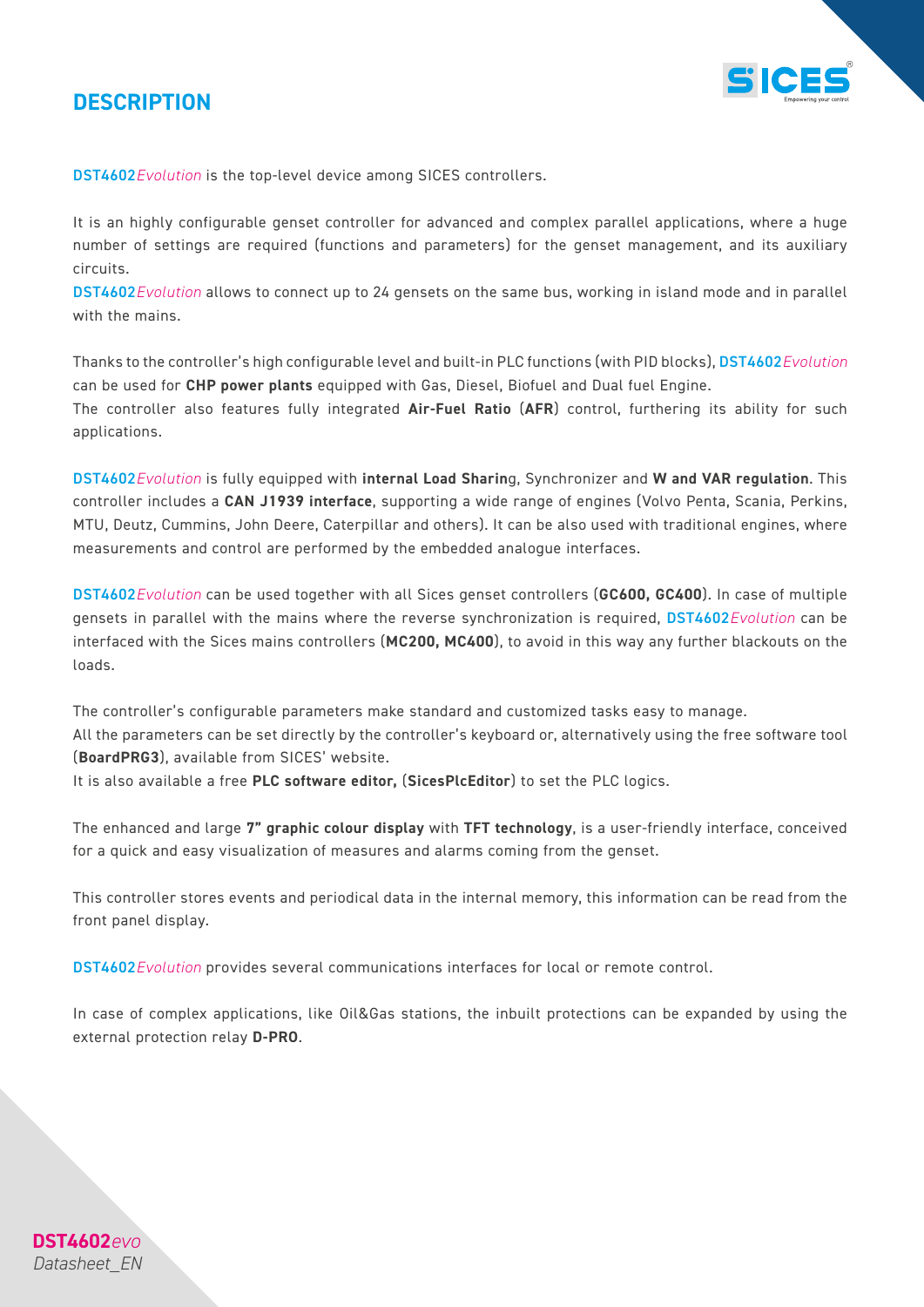

### *INPUTS - OUTPUTS AND AUXILIARY FUNCTIONS*



*Datasheet\_EN*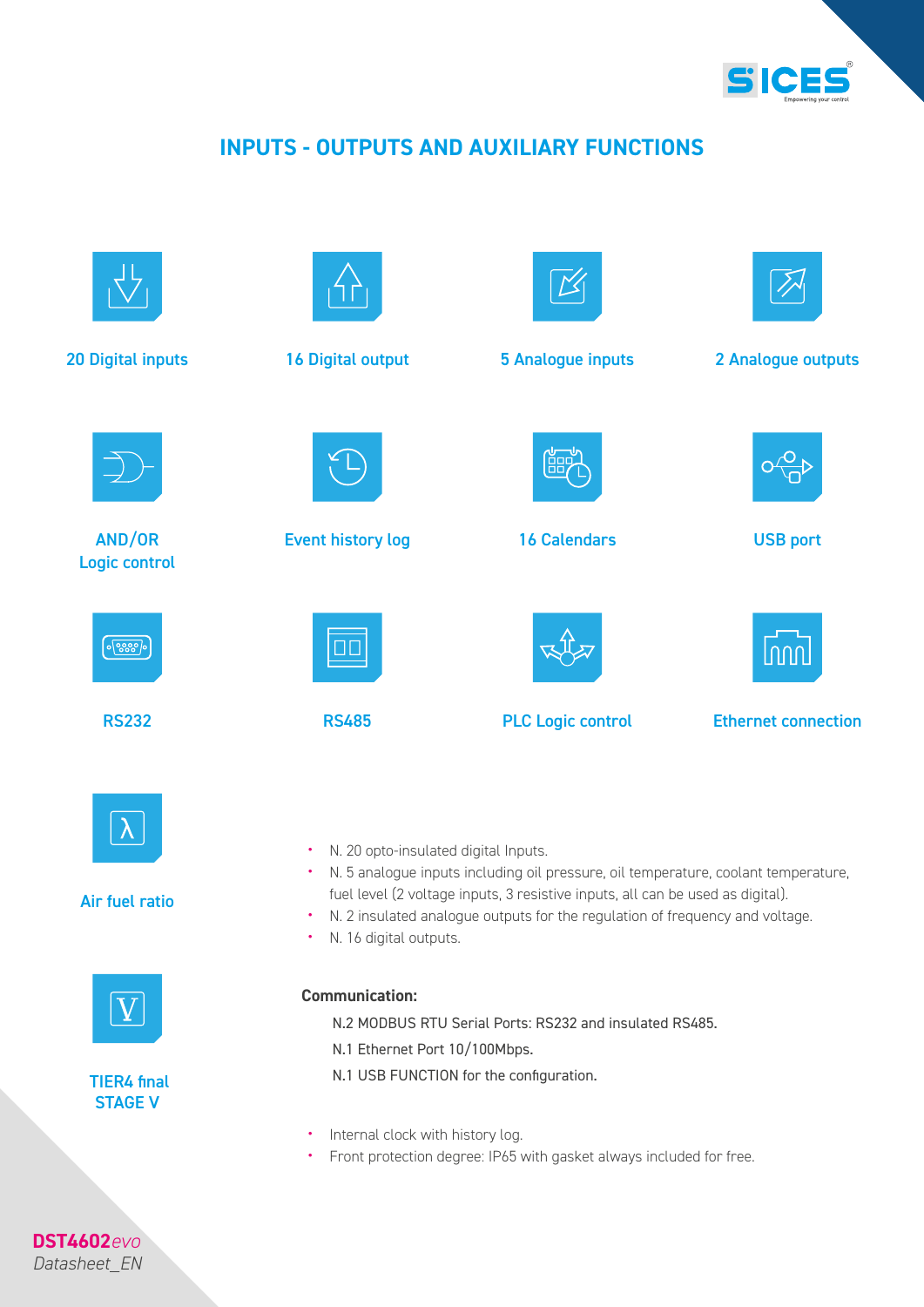

### *OPERATION MODE*

#### *OFF/RESET*

Engine start not allowed; load is forced to be supplied from the Mains. When the engine is running and the operating mode is turned to 'OFF/RESET', the engine shutdown sequence is activated. Reset of all alarms. Parameters change allowed (programming).

#### *PROGRAM*

Access to all programmable parameters. Programming access can be controlled by means of three level passwords. Some parameters can be changed even if the engine is running.

#### *MANUAL*

Engine manual START and STOP controls are enabled. The genset protections are activated. The starting command is automatically disabled when the engine is running. MCB and GCB pushbuttons are enabled when generator is in operating range. Their function depends on the selected application. Manual synchronization can be easily accomplished by built-in function.

#### *AUTOMATIC*

The operating sequence depends on the selected application: Single Prime Mover, Stand-by, Stand-by and Short Time Parallel, Single Parallel to Mains, Multiple Prime Mover, Multiple Parallel to Mains.

#### *TEST*

**DST4602***evo Datasheet\_EN*

Automatic start for testing operations with safety protections enabled. Test can be made unloaded, loaded or in parallel to mains. Upon mains failure, the load is immediately supplied by the genset.

### *PARALLEL APPLICATIONS*

Parallel to mains application is allowed by the internal power regulator. Soft loading and unloading is automatically performed. The most common Loss Of Mains protection are embedded. Multiple prime mover application is allowed by means of CAN interface that allows load sharing. Synchronization is done through an internal digital synchronizer, avoiding expensive external synchronizers.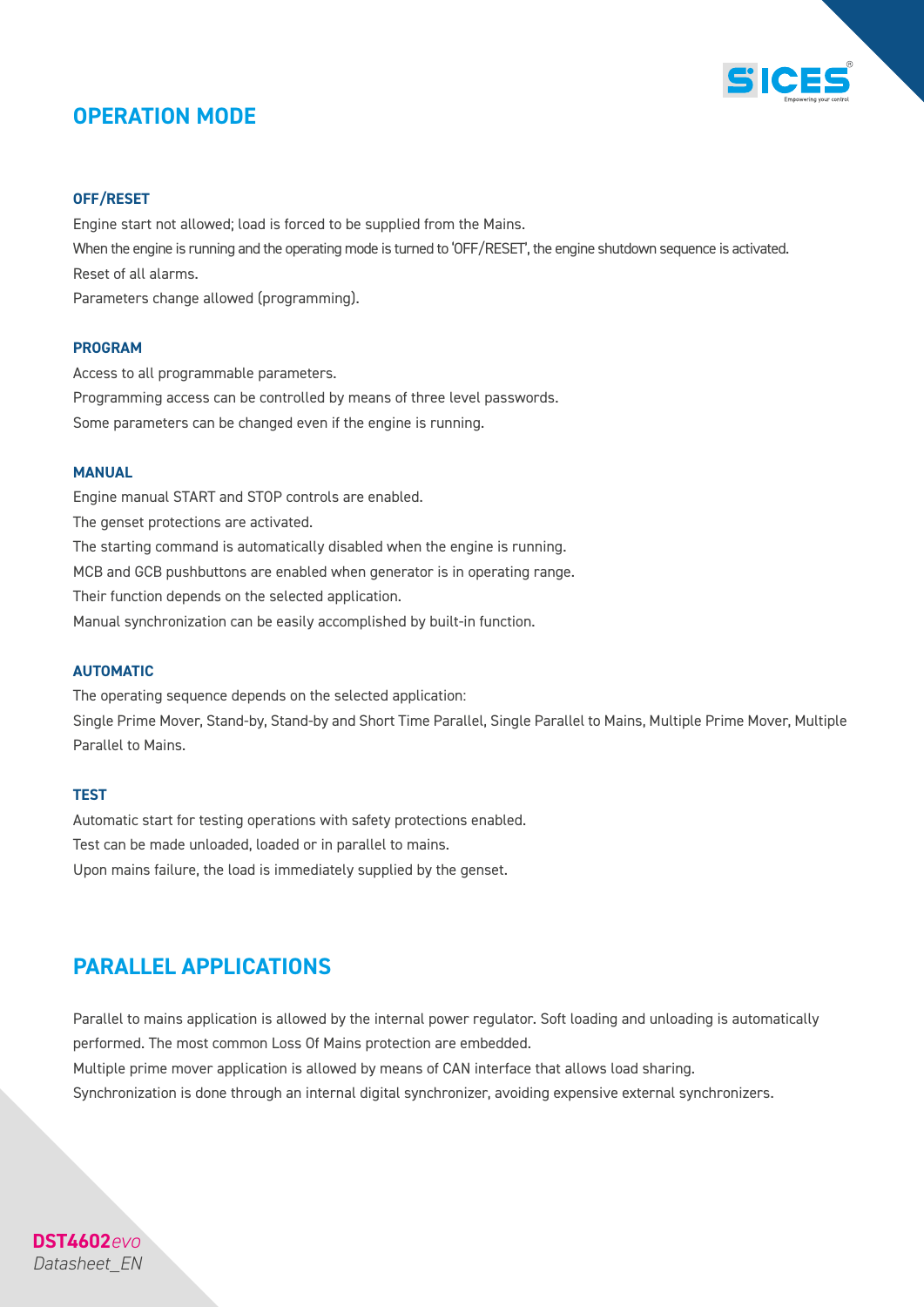

### *CONTROLS*

- > Operating mode selection (available in two versions):
	- with selector key,
	- with two dedicated push buttons.
- > Engine START and STOP pushbutton.
- > GCB and MCB command using push buttons.
- > ACK/MODE (acoustic alarm silencing and other aux. functions).
- > Four ARROW keys for LCD display selection mode, window selection, parameter change and other.
- > EXIT, ENTER and SHIFT keys.
- > LCD CONTRAST DECREASE/INCREASE.

- **MAIN FEATURES** > Digital UP/DOWN commands for speed governor and AVR.
	- > Mains and Genset circuit breaker management.
	- > True RMS readings on generator and mains voltages and on generator currents, with an additional current measurement for neutral or differential protection.
	- > Active, reactive and apparent power measurements.
	- > Frequency and power measurements on mains input.
	- > 20 fully programmable digital inputs with possibility of additional several inputs.
	- > 16 fully programmable digital outputs with possibility of additional several outputs.
	- > Several communication tools (RS232, Insulated RS485, RJ45 Ethernet, USB port).
	- > Large TFT graphic coloured display 7'' 800x480 pixel.
	- > Real Time Clock, events and data recording.
	- > Remote control systems.
	- > KEMA Certification Guideline BDEW (DE).

### *DYNAMIC SUPPORT OF THE GRID*

**DST4602***evo Datasheet\_EN*

The dynamic support to the grid is available: automatic adjustment of the active power output based on the mains frequency value. This feature allows the genset to support the grid in case of over/under production.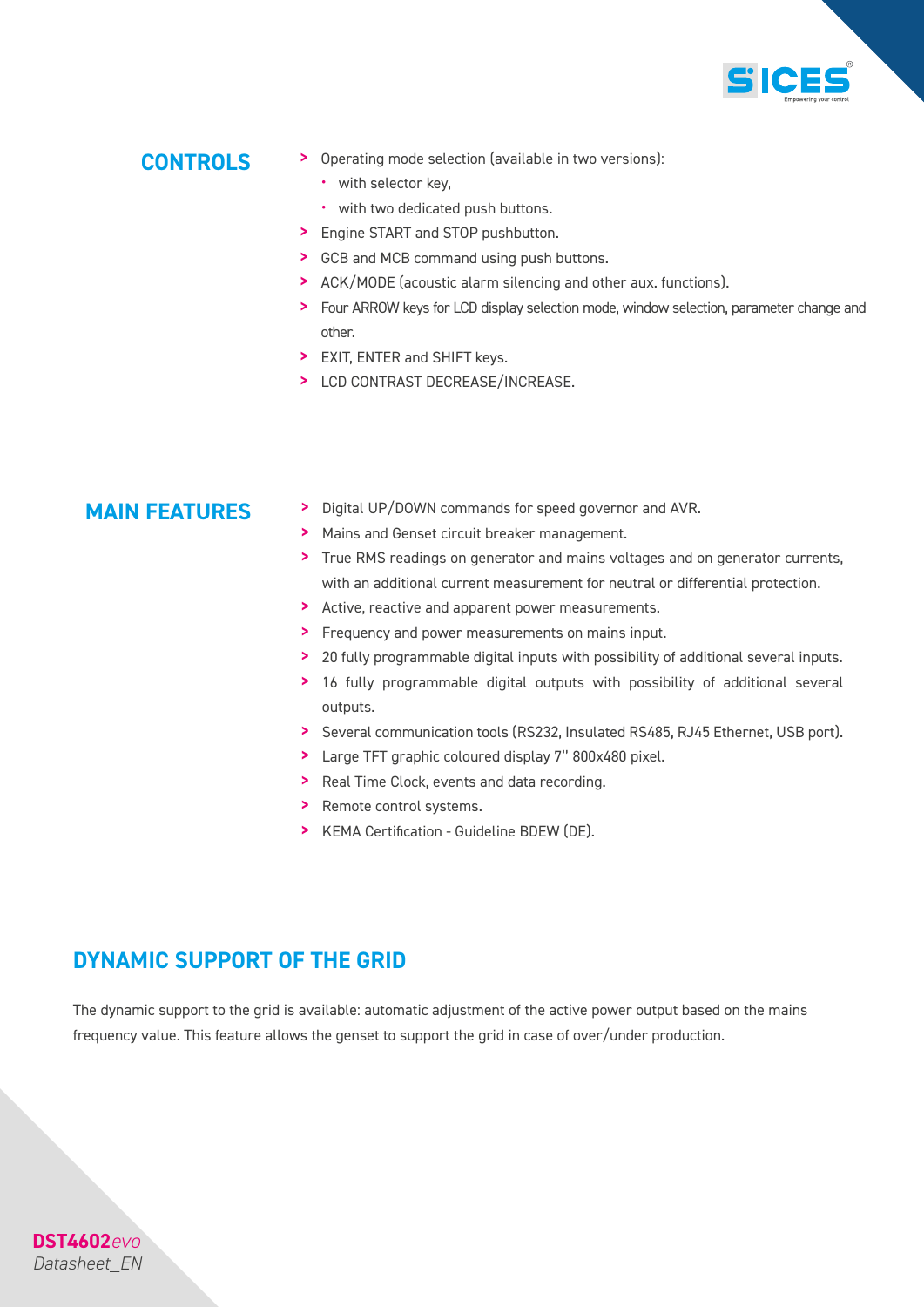

**DST4602***evo Datasheet\_EN*



| <b>Generator voltages:</b>         | L1-N, L2-N, L3-N, L1-L2, L2-L3, L3-L1.                                           |
|------------------------------------|----------------------------------------------------------------------------------|
|                                    | True RMS measurement.                                                            |
|                                    | Lx-N max. voltage < 300Vac cat. IV.                                              |
|                                    | Max. measurable voltage = 50.000V (by external VT).                              |
| <b>Generator currents:</b>         | L1, L2, L3, N $(*)$ .                                                            |
|                                    | True RMS measurement.                                                            |
|                                    | Nominal max. current: 5Aac, 1Aac.                                                |
|                                    | Overload measurable current: 4 x 5Aac (sinusoidal).                              |
|                                    | Internal current transformers.                                                   |
|                                    | Max. nominal current = 6000A (by external CT).                                   |
|                                    | (*) Neutral generator current measure or, in alternative used for the measure of |
|                                    | the power on the mains.                                                          |
| <b>Mains voltages:</b>             | L1-N, L2-N, L3-N, L1-L2, L2-L3, L3-L1.                                           |
|                                    | True RMS measurement.                                                            |
|                                    | Lx-N max. voltage < 300Vac cat. IV.                                              |
|                                    | Max. measurable voltage = 50.000V (by external VT).                              |
| <b>Generator and mains</b>         |                                                                                  |
| frequency meter:                   | Resolution = 0.1 Hz. Accuracy = $\pm$ 50ppm, $\pm$ 35ppm/°C (typical).           |
| <b>Battery voltmeter:</b>          | Resolution = $0.1V$ .                                                            |
| Oil pressure gauge:                | Configurable curve based on sensors available.                                   |
| <b>Coolant or Oil Thermometer:</b> | Configurable curve based on sensors available.                                   |
| <b>Fuel level:</b>                 | Configurable curve based on sensors available.                                   |
| <b>Engine revolution counter:</b>  | By pick-up.                                                                      |
|                                    | Programmable teeth number.                                                       |
|                                    | Same input can be used by W signal.                                              |
| <b>Derived values:</b>             | Active power: total and phase by phase.                                          |
|                                    | Reactive power: total and phase by phase.                                        |
|                                    | Apparent power: total and phase by phase.                                        |
|                                    | Power factor: total and phase by phase.                                          |
|                                    | Active and reactive energy counter.                                              |
|                                    | Hours counter for maintenance/rental.                                            |
|                                    | Start Counter.                                                                   |

*Power and currents peak values are stored with date and time. Additional engine analogue measures are available in case of engines with CANBUS J1939 interface.*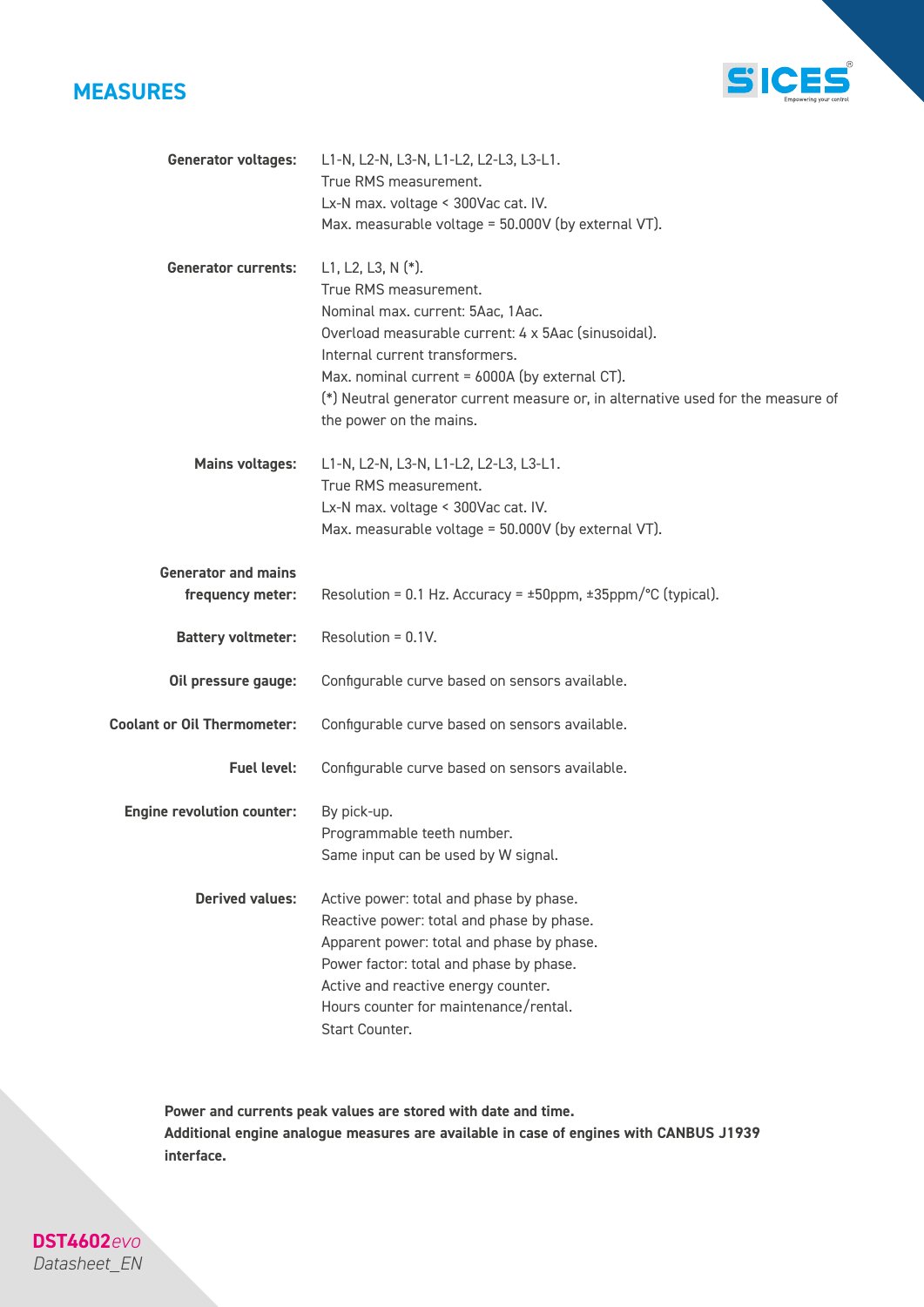

*AMF Mains protections*



|                                        | Overvoltage (59).<br>Underfrequency (81U).<br>Overfrequency (810).<br>٠<br>Voltage unbalance (47).<br>Phase sequence (47).                                                                                                                  |
|----------------------------------------|---------------------------------------------------------------------------------------------------------------------------------------------------------------------------------------------------------------------------------------------|
| <b>Loss Of Mains (LOM) protections</b> | Rate of Change of Frequency (81R ROCOF).<br>Vector shift.<br>٠<br>Undervoltage (27).<br>Overvoltage (59).<br>٠<br>Underfrequency (81U).<br>Overfrequency (810).<br>٠                                                                        |
| <b>Generator protections</b>           | Max power. Underfrequency (81U).<br>Overfrequency (810).<br>٠<br>Undervoltage (27).<br>٠<br>Overvoltage (59).<br>٠<br>Power direction (32).<br>٠<br>Loss of excitation (Reverse reactive 40).<br>٠<br>Time dependent overcurrent (51) IDMT. |

Undervoltage (27).

- Instantaneous overcurrent (50).
- Phase overcurrent with voltage restraint/control (50V/51V).
- Synchro-check  $(25)$ .<br>• Phase sequence  $(47)$
- Phase sequence (47).
- Current and Voltage unbalance (46/47).
- Ground Fault Protection (64) as alternative to neutral protection (50N).<br>• Negative sequence (12)
- Negative sequence (I2).

#### *Possibility to extend the protections of the controller using SICES Protection Relay D-PRO.*

#### *Engine protections*

- Overspeed (12).<br>• Incomplete sequ
- Incomplete sequence (48).
- Belt-break.<br>• Coolant and
- Coolant and lube oil temperature warning and alarm.<br>• Lube oil pressure warning and alarm
- Lube oil pressure warning and alarm.
- Max. power.
- Fuel level.
- Emergency stop.

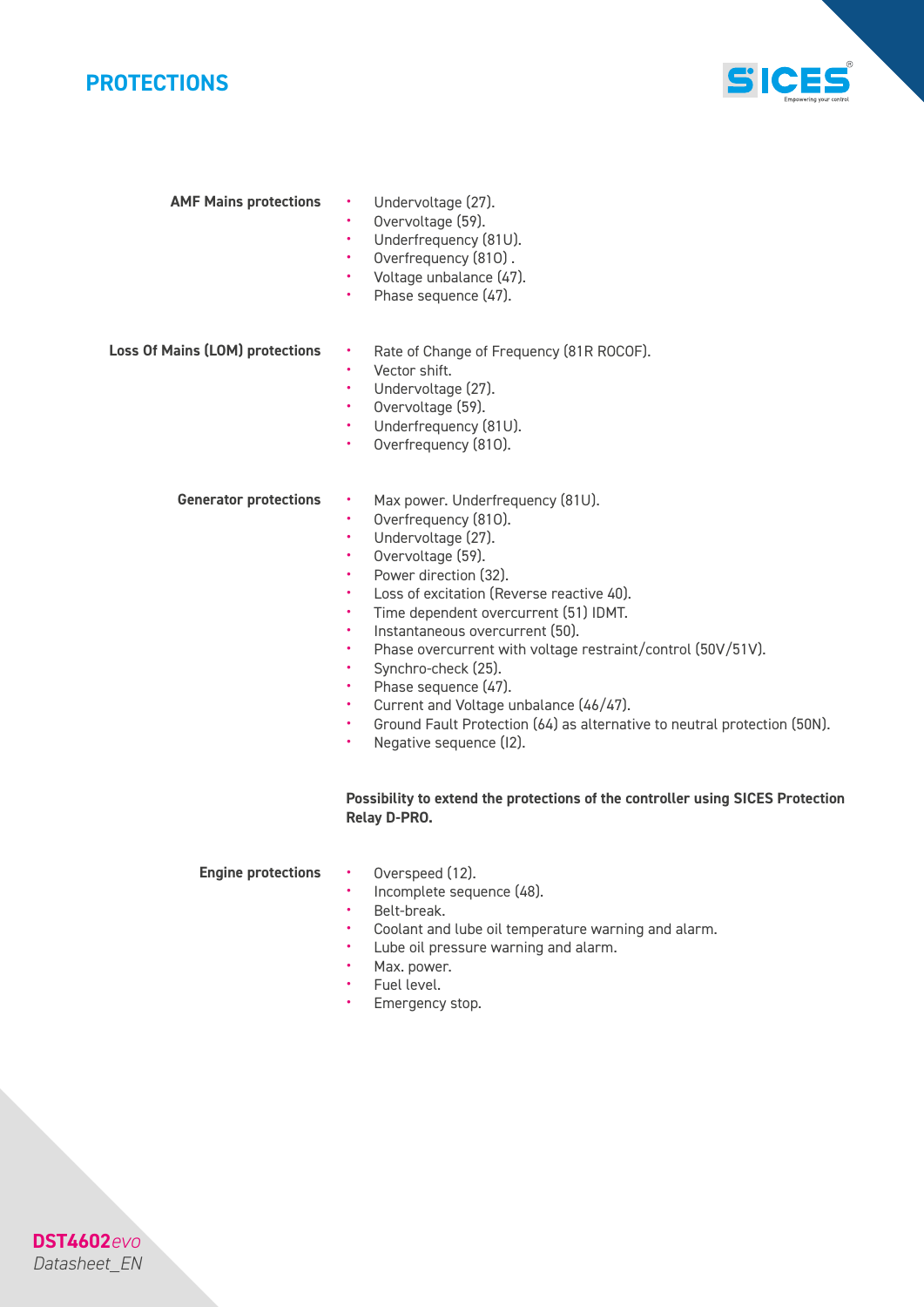### *GENERAL FUNCTIONS*



| Real time clock calendar              | ⋗<br>⋗<br>⋗<br>⋗<br>⋗ | Hour, minute, second, day, month, year (leap year), day of week.<br>Rechargeable Lithium battery available as standard.<br>Genset operation can be enabled based on days of the week and time.<br>Test operation can be enabled based on days of the week.<br>Date and time can be remotely adjusted by software. |
|---------------------------------------|-----------------------|-------------------------------------------------------------------------------------------------------------------------------------------------------------------------------------------------------------------------------------------------------------------------------------------------------------------|
| <b>Periodical data recording</b>      | ⋗.                    | Up to 860 record based on the configuration.                                                                                                                                                                                                                                                                      |
| On event data recording               | ⋗.                    | Up to 860 record based on the configuration.                                                                                                                                                                                                                                                                      |
| Fuel pump                             | ⋗.<br>⋗               | The controller manages a fuel pump by means an external power relays and<br>by 5 input level signals, or by the analogue measurement.<br>Auto or manual operating modes.                                                                                                                                          |
| <b>Maintenance warning</b>            | ⋗.                    | The controller can issue a warning when the running hours for maintenance<br>are elapsed. Three timers are available for this task.                                                                                                                                                                               |
| <b>Controller temperature warning</b> | ⋗                     | The controller can issue a warning when controller temperature is<br>approaching a specified temperature.                                                                                                                                                                                                         |
| Internal alarm horn                   | ⋗                     | Internal alarm horn make easier panel assembling.                                                                                                                                                                                                                                                                 |

### *COMMUNICATIONS*

**DST4602***evo Datasheet\_EN*

| <b>DST4602</b> Evolution . |  | N1 Serial port RS232 with MODBUS RTU protocol. |
|----------------------------|--|------------------------------------------------|
|----------------------------|--|------------------------------------------------|

- N..1 Serial port RS232 or insulated RS485 with MODBUS RTU protocol.
- N..1 USB port for firmware upgrade.
- N..1 USB port with MODBUS RTU protocol.
- N..1 Ethernet port with Modbus TCP protocol
- Direct GSM and PSTN modem management.
- Automatic call or SMS in case of event.

#### *As option*

- Modem GSM.
- REWIND Module interface for *SIMONE* using GPRS/GSM and GPS technology.
- DANCE Module interface for *SIMONE* using Ethernet technology.
- Supervision software *SicesSupervisor3* and *SIMONE*.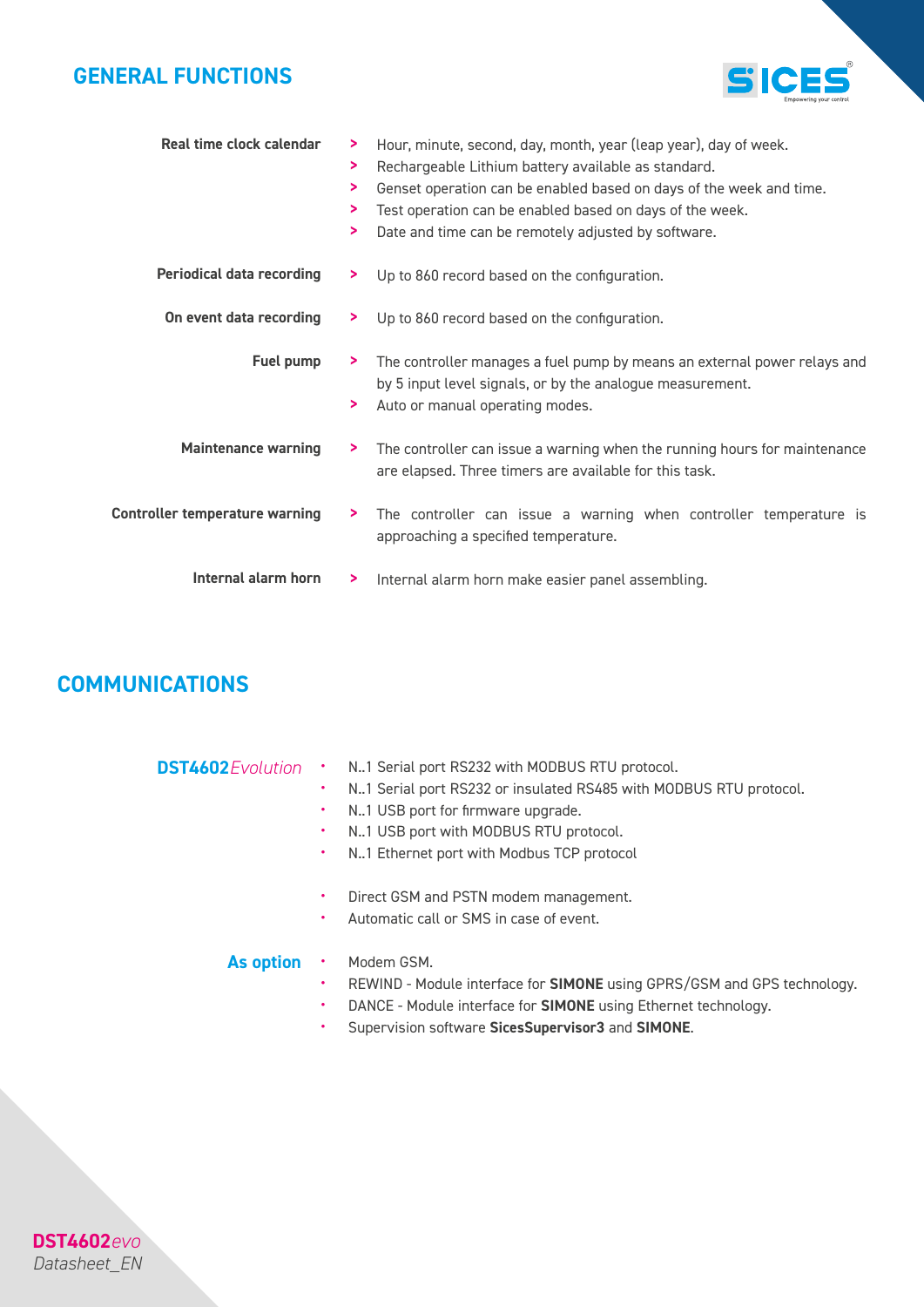

**LOAD MANAGEMENT** In case of plants with several gensets connected in parallel on the same bus, it is possible to set different automatic logics for start/stop gensets, based on the load request.

| In detail                        | Manual setting of the master genset by means of selector switch on the control<br>⋗.<br>panel.<br>Automatic rotation of the Master genset after a fixed time per day.<br>⋗<br>Automatic rotation of the Master genset after an elapsed time.<br>⋗<br>Automatic selection of working gensets having a matching power with the<br>⋗<br>request on load (*).<br>Running hours equalizations.<br>⋗<br>(*) Functions available for a max of 5 gensets. |
|----------------------------------|---------------------------------------------------------------------------------------------------------------------------------------------------------------------------------------------------------------------------------------------------------------------------------------------------------------------------------------------------------------------------------------------------------------------------------------------------|
| <b>Active power modulation</b>   | Power regulation is allowed through internal power regulator.<br>For electronic engines, a CAN line is available for speed regulation.<br>For traditional engines is available a proper analogue interface.                                                                                                                                                                                                                                       |
| <b>Reactive power regulation</b> | <b>DST4602</b> Evolution controls AVR directly in order to manage the reactive power.<br><b>DST4602</b> Evolution is a multilanguage device.                                                                                                                                                                                                                                                                                                      |

The display languages available are: English, Italian, French, German, Spanish, Russian, Albanian, Greek, Polish and Brazilian Portuguese.

# **TECHNICAL DATA** > Supply voltage: 8...33 Vdc.

- 
- Power consumption: less than 7W (+5W for display lamp) typically.
- > Rated Genset frequency: 50 or 60 Hz.
- > Digital Input: opto-insulated.
- > Static outputs: 500mA @ 25°C, 360mA @ 50 °C, 20 Apk.
- > Relay outputs: 10A nominal.
- > Auxiliary relays outputs: 1/2,5/4A 30V.
- > Weight: 1,6kg.
- > Overall dimension: 260 (W) x 202 (H) x 86 (D) mm.
- > Panel cut-out: 240 (W) x 172 (H) mm.
- > Panel mounting: by means of stud-bolt.
- > Protection Grade: IP54 (front panel, by means of additional keylock protective cap and gasket).
- > EMC: compliant with EN61326-1.
- > Safety: built in compliance with EN61010-1.

#### *Display Features*

- > *DST4602Evolution* 800x480 Pixel TFT, 7'' Colour display.
- > Overall dimension: 155(L) x 93(H) mm.
- > Operating temperature: -20 °C to 60 °C.
- > Stock temperature: -30 °C to 80 °C.

### *DST4602Evolution*

#### *Is equipped with a dual processor for improved response.*

One processor is aimed for the measures and operation sequences.

The other one is aimed for the human interface(display).

### **DST4602***evo Datasheet\_EN*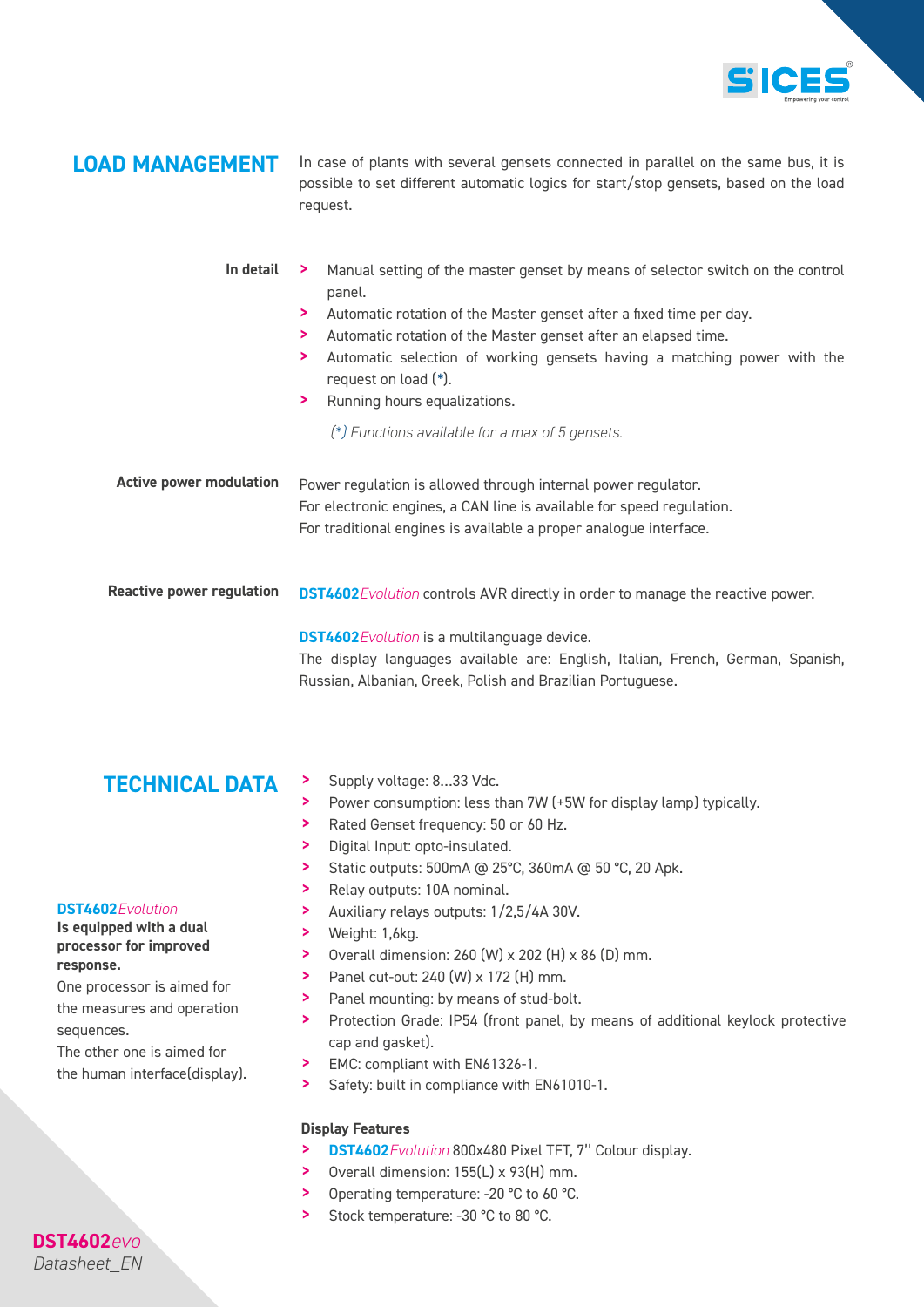

### *FAST PARALLELING SYSTEM (Dead bus paralleling)*

DST4602*Evolution* has a built-in innovative and automatic start sequence, that allows to achieve a *fast paralleling of several gensets in a maximum time of 9 - 15 sec.* (it depends on the alternators and engines features).

The advanced system so called "*Fast Paralleling*" or "*Dead Bus Paralleling*", is an effective solution for those sensitive stations where any mains failure, even for a few seconds, could cause huge problems to people and data security, by creating damages during the production processes (banks, hospitals, data centres, etc…).

Using the Fast Paralleling feature, gensets are switched on, synchronized and ready to supply the loads in a few seconds from the mains failure signal.

#### *HOW IT WORKS*

In case of a mains failure, Sices genset control panel gets a signal from the existing ATS (it may be ATS115, MC200 or MC400) to start the gensets.

The implemented logic in DST4602*Evolution* controls the gensets status, checking which of them are ready and available to start taking the load.

The gensets start working together with the relevant circuit breakers (GCB) already closed. By means of a safety and proper control of speed ramp and excitation range, gensets are simultaneously brought to the rated conditions.

All gensets are, therefore, ready and in parallel in 9-15 seconds max. (it depends on the engines and alternator types). The load is supplied by all gensets running in parallel.

If some gensets won't start at first attempt, the control logic opens the relevant circuit breaker.

The other gensets carry on with the fast-starting operations.

The genset that has reached the rated conditions with delay, can be inserted afterwards, making the usual synchronization operations.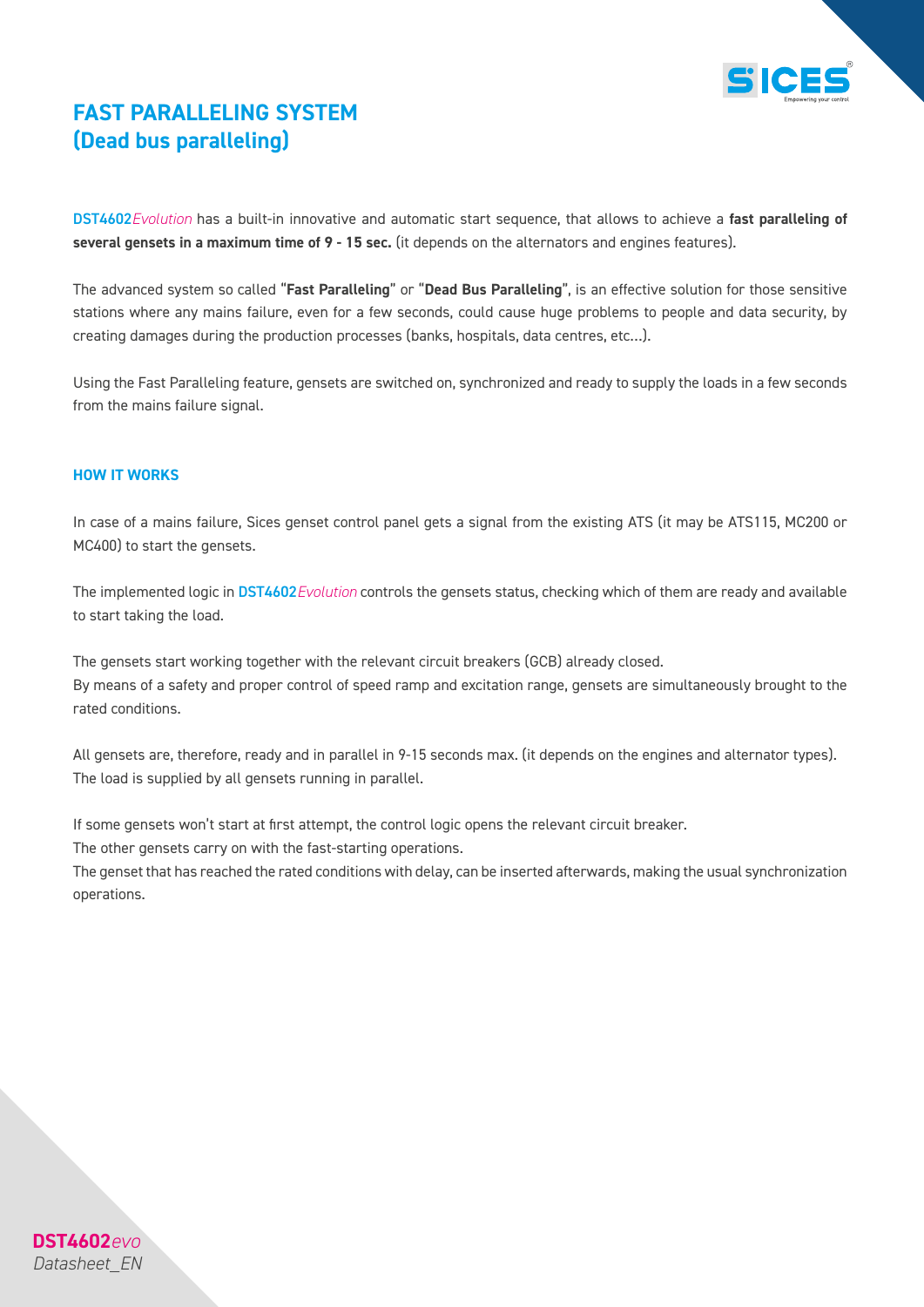

### **FURTHER PRODUCT CONFIGURATIONS Split version**

This controller can be provided in two separate devices (Display + Control unit), for particular use and assembly purposes.

In addition, it's possible to choose between the version with Key selector switch or with Push buttons for the operating mode selection.

Below, the user interface with display unit, to be mounted on the control panel's door, and the control unit to be mounted inside the panel.



### **APPLICATION TYPE**

Depending on the application, two different single line diagrams on the front panel are available.

#### 1. Including the GCB (not the MCB)

For those plants where the genset controller do not manage directly the MCB (Mains Circuit Breaker)



#### 2. Including MCB + GCB

For those plants where is necessary to directly control the MCB (Mains Circuit Breaker): single genset working as emergency or in parallel to the mains.



**DST4602**evo Datasheet\_EN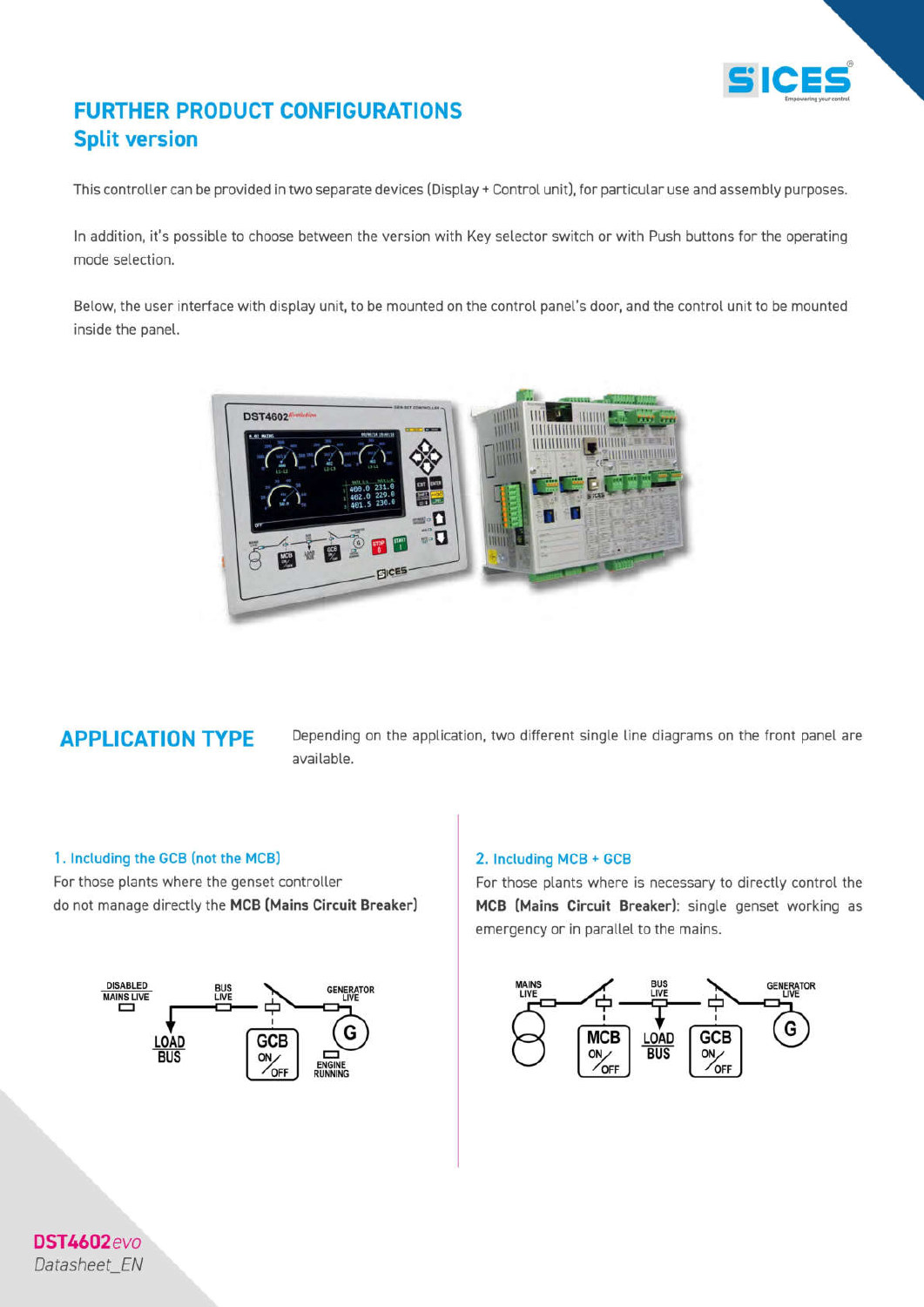

### *ADDITIONAL REMOTE DISPLAY*

For each local DST4602*Evolution* it is possible to add one or more remote displays, called DST4602*Remote*.

This solution is usually recommended in case of remote-control room where the genset monitoring is required. It is possible to connect up to 4 remote displays to a single DST4602*Evolution* controller.



| <b>Connection between</b><br><b>DST4602</b> Remote and<br><b>DST4602</b> Evolution | Via RS485 Modbus RTU (max 800mt).<br>Via ethernet TCP/IP (max. distance 100mt without any hub).<br>If via ethernet, it is possible to connect several DST4602Remote to one local<br>controller.                                                                                                                                                                                                                                                                                                               |
|------------------------------------------------------------------------------------|---------------------------------------------------------------------------------------------------------------------------------------------------------------------------------------------------------------------------------------------------------------------------------------------------------------------------------------------------------------------------------------------------------------------------------------------------------------------------------------------------------------|
| <b>Graphic display</b>                                                             | <b>DST4602</b> Remote is equipped with a powerful 7" colour graphic display<br>TFT - 800x480 pixel.                                                                                                                                                                                                                                                                                                                                                                                                           |
| Key selector controls                                                              | Command disabled: no operation is allowed.<br>٠<br>Command enabled: all operations are allowed.<br>٠<br>Remote reset: reset of alarms/warnings.<br>٠                                                                                                                                                                                                                                                                                                                                                          |
| <b>Push buttons</b>                                                                | <b>REMOTE START:</b> starting is enabled if the operating mode of the local controller is<br>in AUTO.<br><b>REMOTE STOP:</b> used to remotely stop the genset.<br>If the genset has been started by the DST4602 Remote, the "REMOTE STOP"<br>stops the genset with the cooling operations.<br>If the genset has been started by the local DST4602, the "REMOTE STOP" stops<br>the genset immediately without any cooling operations.<br><b>GCB:</b> for manual opening/closure of the Genset Circuit Breaker. |
| <b>Security</b><br><b>DST4602</b> evo<br>Datasheet EN                              | System safety can be increased with a dedicated password, on both local and<br>remote controller.                                                                                                                                                                                                                                                                                                                                                                                                             |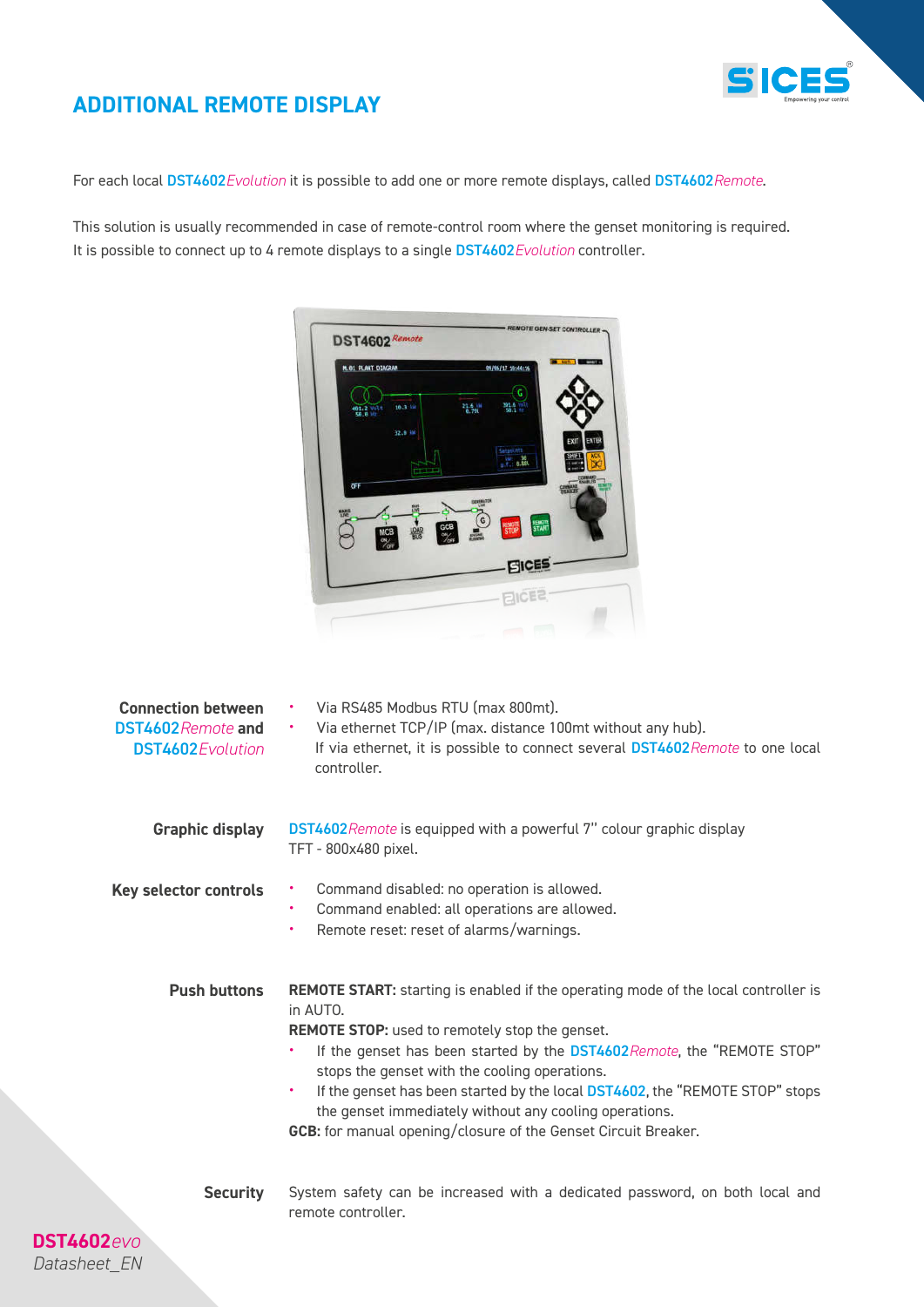

### *REDUNDANT CONTROLLER FUNCTION*



In sensitive contests, it is necessary to ensure a safe control of the genset.

Basically, a reliable control is achieved using a "Master unit" which is able to control the genset, combined to a "Back-up unit".

The "Master unit" is equipped with a self-diagnostic system (watch dog), able to detect any failure of the controller. After an elapsed and settable time, the "Back-up unit" automatically switches on, taking responsibility of controlling the genset.

When the "Master unit" is ON, the "Back-up unit" is OFF and vice-versa.

In this way, there is no command failures risks between the controllers.

The redundancy available is defined "warm type", taking consideration that 6-7 seconds are required before the "Back-up unit" is activated.

It is possible to configure the redundancy of the controllers as follows.

For each genset:

- A) 2 x *DST4602* compact,
- B) 2 x *DST4602* SCM + N.1 *DST4602* HMI (display).

With the case b) there is one common display (*DST4602* HMI) and the backup is done on *DST4602* SCM (the internal box).